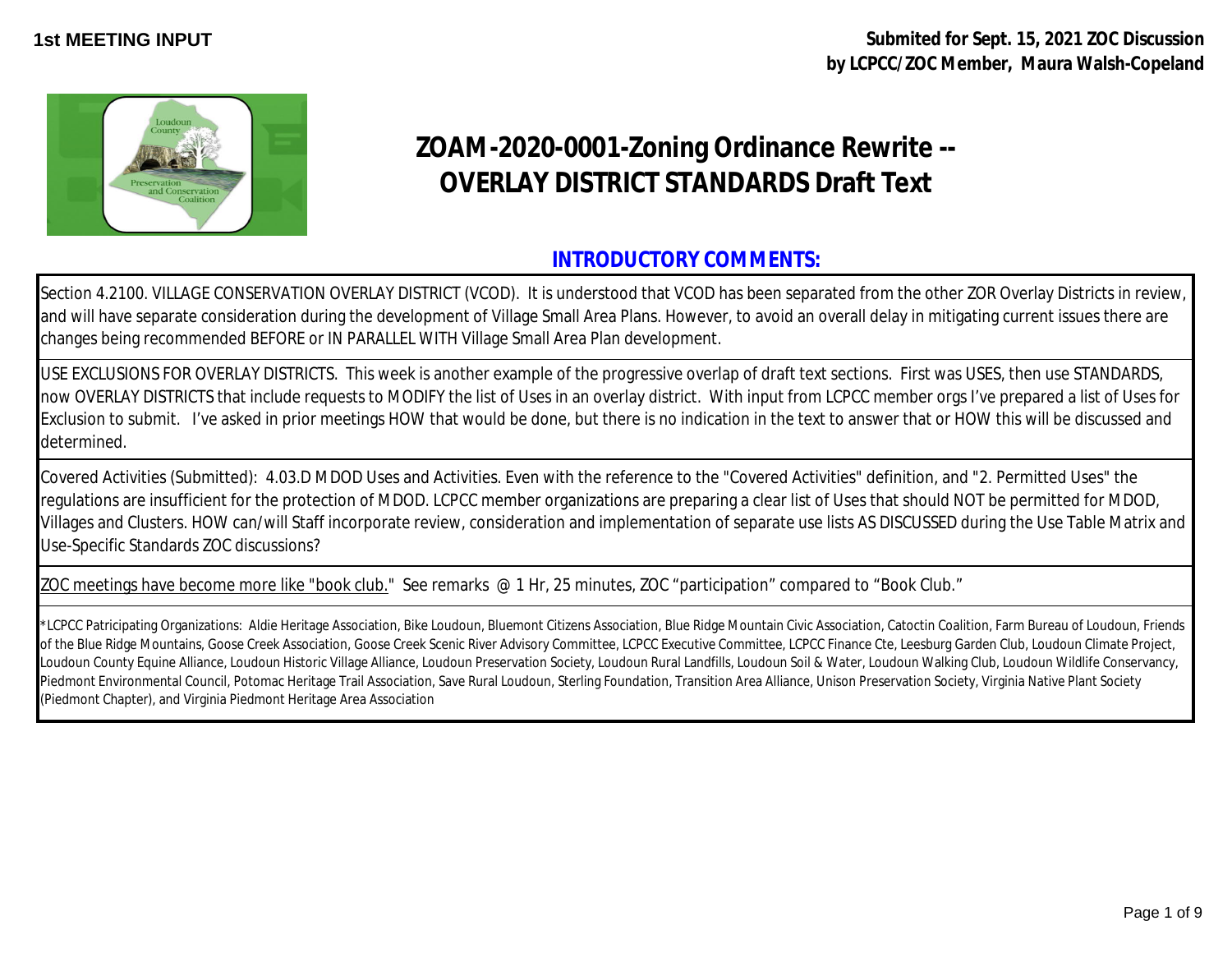| <b>Section</b> | COMMENTS TO DRAFT TEXT -- OVERLAY DISTRICT STANDARDS                                                                                                                                                                                                                                                                                                                                                                                                                                                                                                                                                                                                                                                                                                                                                                                                                                                                                                                                                                  |
|----------------|-----------------------------------------------------------------------------------------------------------------------------------------------------------------------------------------------------------------------------------------------------------------------------------------------------------------------------------------------------------------------------------------------------------------------------------------------------------------------------------------------------------------------------------------------------------------------------------------------------------------------------------------------------------------------------------------------------------------------------------------------------------------------------------------------------------------------------------------------------------------------------------------------------------------------------------------------------------------------------------------------------------------------|
| 4.00           | 4.00. OVERLAY DISTRICTS -- GENERAL. There are general concerns about the exemption for 'agriculture' uses in the floodplain, mountainside<br>and limestone districts. Given the broad definition used by the county for "agriculture" uses that are primarily tourist/agritourism/event venues,<br>there is concern that the exemption may be used to open a use in an inappropriate location that, in operation, would be contrary to the<br>regulations for these Overlay Districts.<br>The general request that applies to these Overlay Districts is to identify and apply a more detailed exemption list AND/OR, Uses that are NOT<br>permitted in certain Overlay Districts. There are too many loop holes for high-intensity operations that would harm the environment, nature,<br>wildlife and quality of life for neighbors (these things include clear cutting, excavating I grading etc.) and thereby violate the intent of the<br>Comprehensive Plan. Will Overlay District Use restrictions be applied? |
| 4.00           | 4.00. OVERLAY DISTRICTS -- GENERAL. The following list of terms have raised questions about the definitions and the ability to enforce them, or<br>enforce stipulations they may trigger. Can the following terms be made less ambiguous?<br>-- slight or limited, moderate, and severe environmental and public safety impacts (from MDOD section 4.03.C when defining different types of<br>sensitive environmental areas - it's the definition of the category, which itself is not actually defined)<br>-- "good and sufficient cause" (this was in regards to allowing a special exception in FOD section 4.02.K)<br>-- "exceptional hardship" (this was also in regards to allowing a special exception in FOD section 4.02.K)<br>-- inconsistency between a term that was used versus what was defined: "Substantial damage" is defined but not "significant damage"                                                                                                                                           |
| 4.02           | 4.02. FLOOD PLAIN OVERLAY. After many years in telecom, I'm a stickler for first reference of acronyms. Unless you enable hyperlinks for all<br>$(soon)$ :<br>D.2.f. Where is the first full reference of "FEMA?"<br>d.2.i The first full reference for the acronym "FIRM" does not appear until D.3. Deliniation of the FOD. Should have first reference of acronum at<br>first appearance.<br>E.1.a. Acronym "CLOMR" (Conditional Letter of Map Revision) is not defined at first reference.                                                                                                                                                                                                                                                                                                                                                                                                                                                                                                                        |
| 4.02           | 4.02 FLOOD PLAIN OVERLAY. How much of this entire section is being considered to move to the FSM? If it moves to the FSM, what are the<br>communication issues with non-development professionals (e.g., farmers, rural businesses) that will need to be aware of the requirements<br>before application and/or construction?                                                                                                                                                                                                                                                                                                                                                                                                                                                                                                                                                                                                                                                                                         |
| 4.02           | 4.02 FLOOD PLAIN OVERLAY. E.1.i. Permitted Uses. Why is the text "temporary structure associated with Special Events" highlighted in red? An<br>addition? To be deleted? To be discussed?                                                                                                                                                                                                                                                                                                                                                                                                                                                                                                                                                                                                                                                                                                                                                                                                                             |
| 4.02           | 4.02 FLOODPLAIN OVERLAY DISTRICT. Should there be a River Stream Corridor Overlay District? This could also include elements to implement<br>the Linear Parks and Trails Framework Plan.                                                                                                                                                                                                                                                                                                                                                                                                                                                                                                                                                                                                                                                                                                                                                                                                                              |
| 4.05           | 4.05 QUARRY NOTIFICATION OVERLAY DISTRICT. The concept and requirements for "Full Disclosure Statement," for QNOD are similar in concept<br>as requested for the Use of "Stockpiling." Can the same or similar notice to neighboring land uses and owners within 3,000 feet of a Stockpiling<br>application be development and included in ZOR?                                                                                                                                                                                                                                                                                                                                                                                                                                                                                                                                                                                                                                                                       |
|                |                                                                                                                                                                                                                                                                                                                                                                                                                                                                                                                                                                                                                                                                                                                                                                                                                                                                                                                                                                                                                       |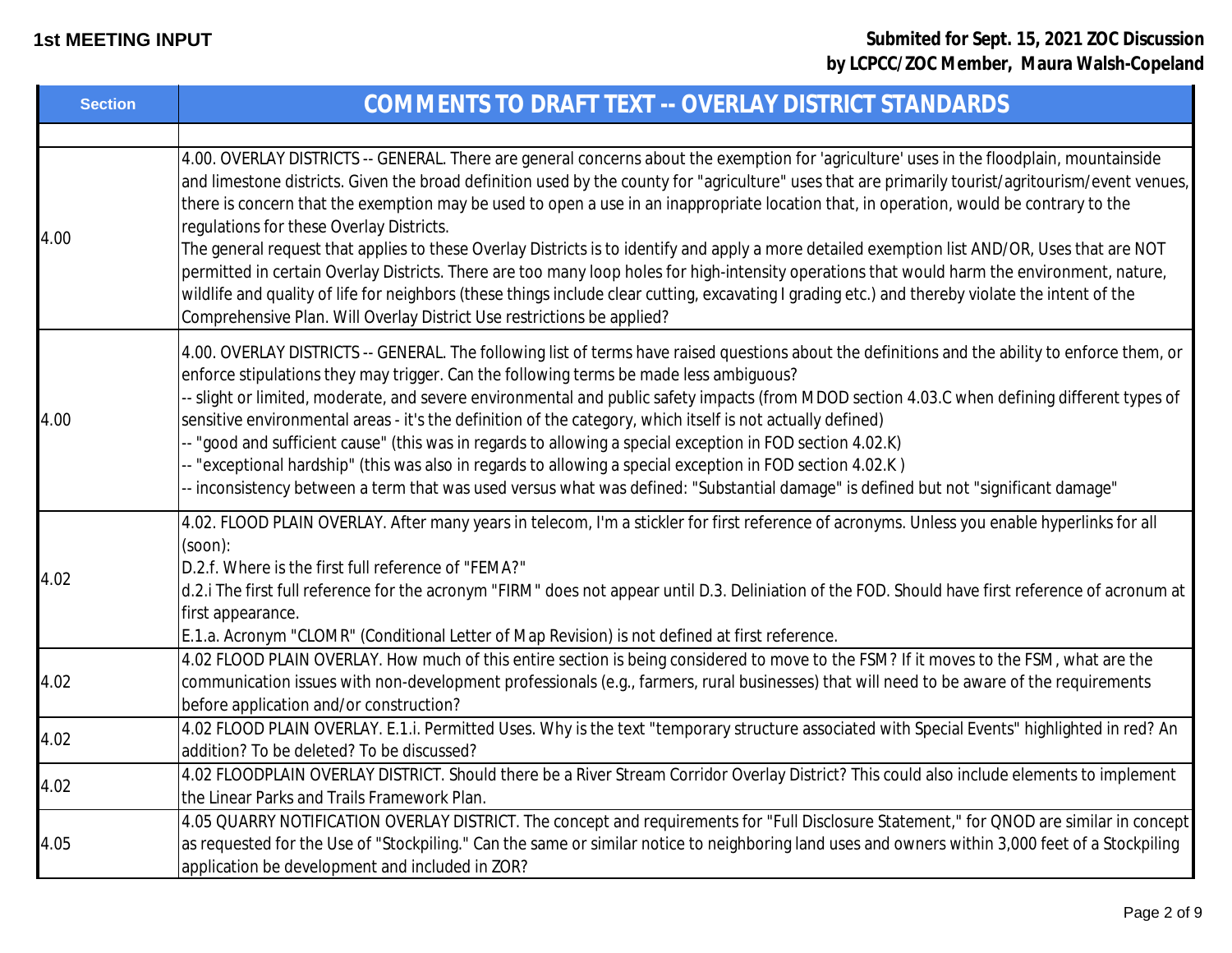| <b>Section</b> | COMMENTS TO DRAFT TEXT -- OVERLAY DISTRICT STANDARDS                                                                                                                                                                                                                                                                                                                                                                                                                                                                                                                                                                                          |
|----------------|-----------------------------------------------------------------------------------------------------------------------------------------------------------------------------------------------------------------------------------------------------------------------------------------------------------------------------------------------------------------------------------------------------------------------------------------------------------------------------------------------------------------------------------------------------------------------------------------------------------------------------------------------|
| 4.02.D         | 4.02.D FLOODPLAIN OVERLAY DISTRICT. D. Administration. What is the County doing to address FEMA required floodplain studies to be able to<br>adequately restart riparian buffer plantings to benefit protecting water quality?                                                                                                                                                                                                                                                                                                                                                                                                                |
| 4.02.E         | 4.02.E FLOODPLAIN OVERLAY DISTRICT. E. Permitted Uses. Has the definition for passive and active recreation uses been reviewed for further<br>clarification?                                                                                                                                                                                                                                                                                                                                                                                                                                                                                  |
| 4.02.E         | 4.02.E FLOODPLAIN OVERLAY DISTRICT 1.b. Why are active recreation uses allowed at all within the FOD major floodplain? Recreation uses that<br>need facilities built will often result in a rise in base floodplain elevation and require an alteration of the floodplain application. To better protect<br>water quality, rather than modifying portions of the floodplain, those uses should not be allowed.                                                                                                                                                                                                                                |
| 4.02.E         | 4.02.E FLOODPLAIN OVERLAY DISTRICT 1.h. Why are accessory parking areas a permitted use?                                                                                                                                                                                                                                                                                                                                                                                                                                                                                                                                                      |
| 4.02.E         | 4.02.E FLOODPLAIN OVERLAY DISTRICT 1.i. What is the definition of bulk storage of gasoline, chemicals, fuels, or similar substances? Since those<br>chemical are a threat to water quality, why are incidental structures that would store machines that utilize those chemicals allowed in the FOD<br>at all? Shouldn't incidental structures just be removed from permitted uses?                                                                                                                                                                                                                                                           |
| 4.02.E         | 4.02.E FLOODPLAIN OVERLAY DISTRICT 2.e. Why are basketball or tennis courts, and swimming pools permitted uses in the minor floodplain?<br>They unnecessarily add impervious surfaces.                                                                                                                                                                                                                                                                                                                                                                                                                                                        |
| 4.02.E         | 4.02.E FLOODPLAIN OVERLAY DISTRICT 2.f. Why are parking lots permitted uses? Regardless of following best practices, it would be simpler (and<br>provide better water quality benefits) if they were not allowed.                                                                                                                                                                                                                                                                                                                                                                                                                             |
| 4.02.F         | 4.02.F FLOODPLAIN OVERLAY DISTRICTS 2-6 Why are these uses allowed by special exception? Except for passive recreation uses (such as trails<br>for the linear parks and trails system), these uses are unnecessary in a minor floodplain and do not contribute to protecting water quality.                                                                                                                                                                                                                                                                                                                                                   |
| 4.02.F.5       | 4.02 FLOOD PLAIN OVERLAY. F.5 Special Exception Uses. How can the county/FEMA continue to allow the 840 square foot structure allowance<br>without any engineering study or CLOMAR, but deem tree planting or woven wire fencing an impact requiring these measures?                                                                                                                                                                                                                                                                                                                                                                          |
| 4.02.G         | 4.02.G FLOODPLAIN OVERLAY DISTRICT G. Standards for Special Exceptions. Why aren't requirements included to look at cumulative impacts of<br>special exceptions and development in general? Handling this decisions on a case by case basis has led to a cumulative negative impact on the<br>watersheds in the area. Why don't these standards include impacts to wildlife, native vegetation, and wetlands that may occur within the<br>floodplain? Beyond being addressed in Chapter 5 for Development Standards, native vegetation has positive impacts on reducing stormwater<br>flows, velocities, and other impacts to the floodplain. |
| 4.02.G         | 4.02.G FLOODPLAIN OVERLAY DISTRICT G.7. "Substantial damage" is defined but not "significant damage," which is the term used here. Can this<br>be clarified and/or defined?                                                                                                                                                                                                                                                                                                                                                                                                                                                                   |
| 4.02.H         | 4.02.H FLOODPLAIN OVERLAY DISTRICT H.2.b. Why isn't there priority to protect natural features (wetlands, native plants, etc), that benefit<br>water quality and have flood water runoff benefits, required for floodplain alterations?                                                                                                                                                                                                                                                                                                                                                                                                       |
| 4.02.1         | 4.02.I FLOOD PLAIN OVERLAY. I.1.a. acronym "MPOD*" -- is this incorrectly identifying MDOD? and what is the asterisks representing?                                                                                                                                                                                                                                                                                                                                                                                                                                                                                                           |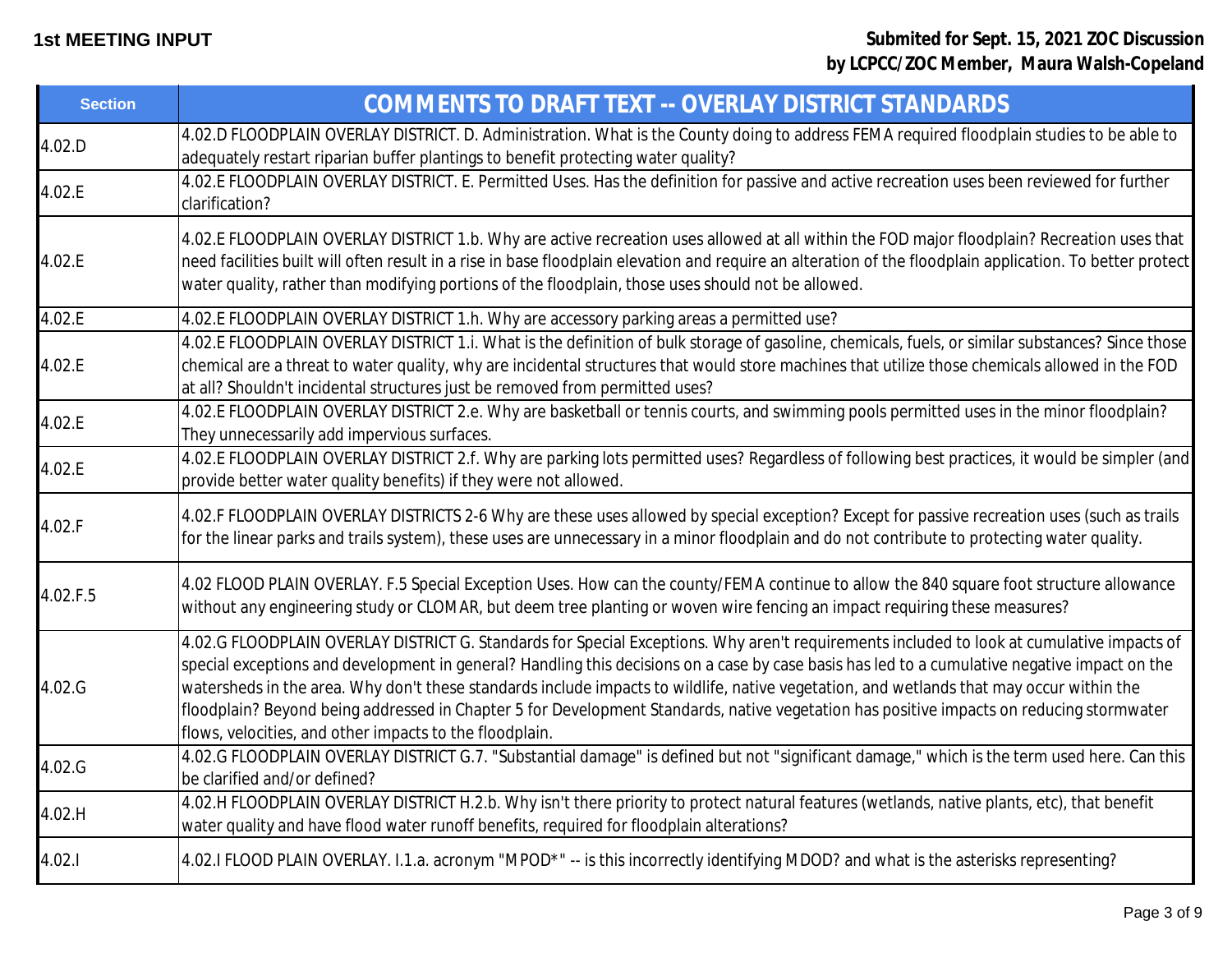| <b>Section</b>  | COMMENTS TO DRAFT TEXT -- OVERLAY DISTRICT STANDARDS                                                                                                                                                                                                                                                                                                                                                                                                                                                                                                           |
|-----------------|----------------------------------------------------------------------------------------------------------------------------------------------------------------------------------------------------------------------------------------------------------------------------------------------------------------------------------------------------------------------------------------------------------------------------------------------------------------------------------------------------------------------------------------------------------------|
| 4.02.1          | 4.02.I FLOOD PLAIN OVERLAY. I.1.k. The requirement for prior approval from U.S Army Corp of Engineers, Va DEQ and VA Marine Resources<br>Commission should STAY in the Zoning Ordinance for visibility.                                                                                                                                                                                                                                                                                                                                                        |
| 4.02.1          | 4.02.I FLOOD PLAIN OVERLAY I.4. Standards for Subdivision Proposals. That's all? With all the other details this gets only a, b, c?                                                                                                                                                                                                                                                                                                                                                                                                                            |
| 4.02.1          | 4.02.J FLOOD PLAIN OVERLAY. J. Density Calculations. With all the specific requirements and restrictions for FOD, why is the land area still being<br>used as part of the land area calculation for density? Will this be at least discussed for ZOAM-2020-0002?                                                                                                                                                                                                                                                                                               |
| 4.02.K          | 4.02.K FLOODPLAIN OVERLAY DISTRICT K.4.a. What is definition of "good and sufficient cause"?                                                                                                                                                                                                                                                                                                                                                                                                                                                                   |
| 4.02.K          | 4.02.K FLOODPLAIN OVERLAY DISTRICT K.4.b. What is definition of "exceptional hardship"?                                                                                                                                                                                                                                                                                                                                                                                                                                                                        |
| 4.02.K          | 4.02.K FLOODPLAIN OVERLAY DISTRICT K.4.c. Why isn't degradation of wildlife habitat or other natural features included?                                                                                                                                                                                                                                                                                                                                                                                                                                        |
| 4.03 Definition | 4.03 MDOD Definition. Why was the definition of "Ridgeline" modified to remove the text,<br>"A line measured continuously along the highest elevation of a drainage divide for the major watersheds mapped by the County or other<br>prominent mountain ridges visible from the public right-of-way as identified during the land development process."                                                                                                                                                                                                        |
|                 | 4.03 MDOD. Why was the following text that most clearly outlines the establishment of MDOD removed (or moved) from the initial description<br>of MDOD? Can Staff reinstate or confirm where equivalent text is located?<br>The Mountainside Development Overlay District is hereby established as an overlay district, meaning that this district is overlaid upon other<br>districts and the land so encumbered may be used in a manner permitted in the underlying district only if and to the extent such use is also<br>permitted in the overlay district. |
|                 | 4.03 MDOD -- Procedures as outlined in Current Zoning Section 4-1606. Will these all be included in the Procedures Chapter verbatim? If not,<br>what text changes are/will be made?                                                                                                                                                                                                                                                                                                                                                                            |
| 4.03.C          | 4.03.C MDOD. C. Applicability and Exemptions 1.c 1-3 What are the definitions for slight or limited, moderate, and severe environmental and<br>public safety impacts?                                                                                                                                                                                                                                                                                                                                                                                          |
| 4.03.C          | 4.03.C MDOD. [related to another entry] 2.b. What is being done to protect steep slope areas from being denuded of tree cover and then being<br>graded for high-intensity rural uses tourist venues that require substantial parking?                                                                                                                                                                                                                                                                                                                          |
| 4.03.C.2        | 4.03 MOUNTAINSIDE DEVELOPMENT OVERLAY DISTRICT (MDOD). C.2 Exemptions. How will the coordination between applications for Zoning,<br>B&D, Health Dept./ODW, Loudoun County Soil and Water Conservation District (LCSWCD), Natural Resources and Conservation Service (NRCS)<br>be addressed in ZOR to close known loopholes? Example available upon request.                                                                                                                                                                                                   |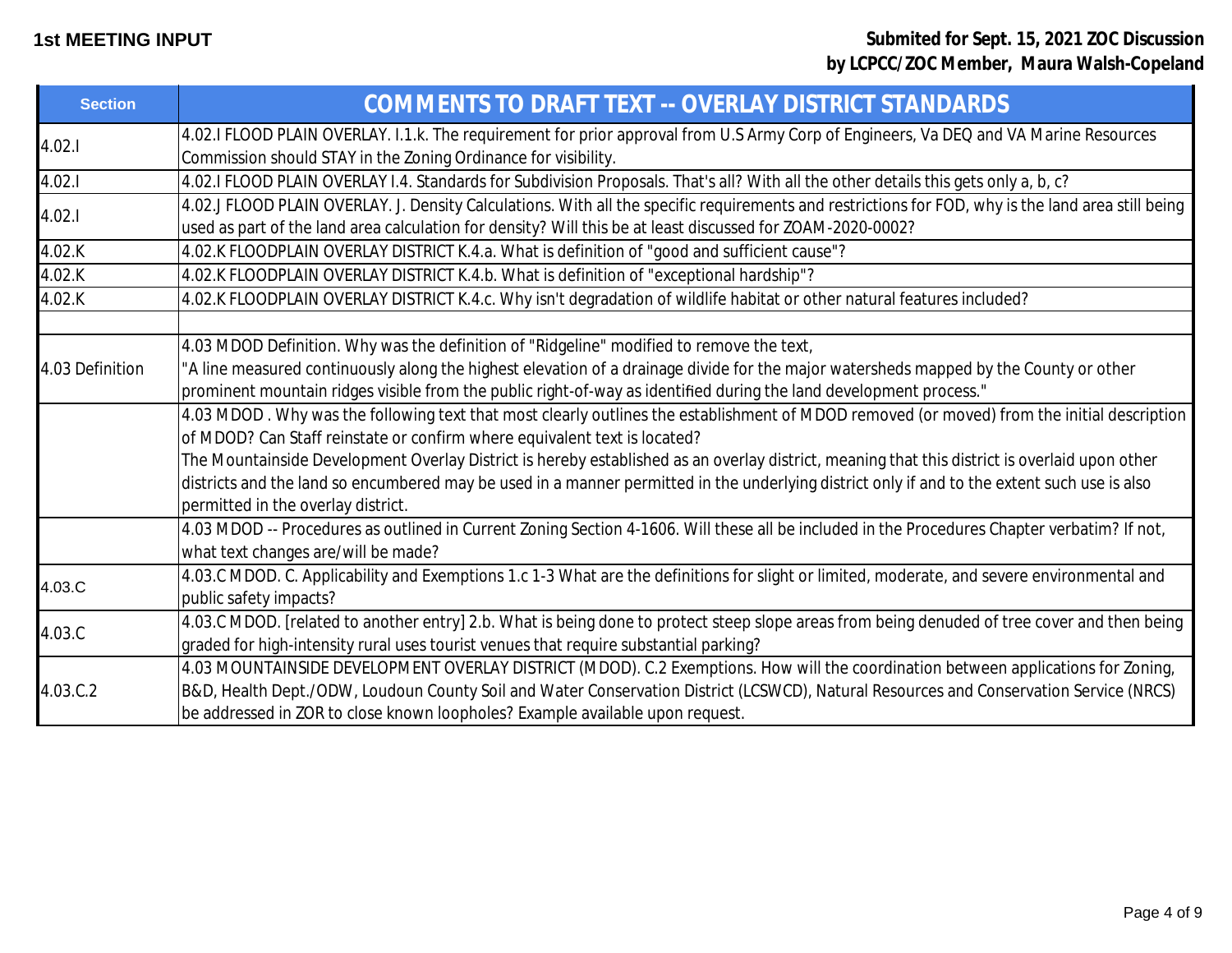| <b>Section</b> | COMMENTS TO DRAFT TEXT -- OVERLAY DISTRICT STANDARDS                                                                                                                                                                                                                                                                                                                                                                                                                                                                                                                                                                                                                                                                                                     |
|----------------|----------------------------------------------------------------------------------------------------------------------------------------------------------------------------------------------------------------------------------------------------------------------------------------------------------------------------------------------------------------------------------------------------------------------------------------------------------------------------------------------------------------------------------------------------------------------------------------------------------------------------------------------------------------------------------------------------------------------------------------------------------|
| 4.03.C.2.b     | 4.03 MOUNTAINSIDE DEVELOPMENT OVERLAY DISTRICT (MDOD). C.2.b Exemptions, Timber Harvesting & Siviculture. Does the County ensure or<br>monitor the requirement below and ENFORCE when presented with KNOWN violations? (Recent examples indicate the answer may be no and<br>need to be addressed.)                                                                                                                                                                                                                                                                                                                                                                                                                                                      |
|                | Section 10.1-1181.2.H of the Code of Virginia. Prior to completion but not later than three working days after the commencement of an<br>operation, the operator shall notify the State Forester of the commercial harvesting of timber. The notification may be verbal or written and<br>shall (i) specify the location and the actual or anticipated date of the activity, (ii) include an owner's name or the owner's representative or<br>agent and contact information, and (iii) be provided in a manner or form as prescribed by the State Forester. If an operator fails to comply with<br>the provisions of this subsection, the State Forester may assess a civil penalty of \$250 for the initial violation and not more than \$1,000 for any |
|                | subsequent violation within a 24-month period by the operator. Such civil penalties shall be paid into the state treasury and credited to the<br>Virginia Forest Water Quality Fund pursuant                                                                                                                                                                                                                                                                                                                                                                                                                                                                                                                                                             |
| 4.03.D         | 4.03.D MDOD Uses and Activities. As PUBLIC RECORDS (onlinerme.com) show, regulation of high-intensity uses requiring large parking areas<br>formed from clear cutting/land disturbance (with or without a grading permit) has impacted septic fields on the property. This is not only a<br>health, safety and welfare concern for the property owner and patrons, but definitely on a mountainside, a concern for down hill properties.<br>The Covered Activities list is insufficient to ensure protection for citizens and patrons, therefore will high-intensity uses be EXCLUDED from the<br><b>MDOD Use Matrix list?</b>                                                                                                                           |
| 4.03.D         | 4.03.D MDOD Uses and Activities. Even with the reference to the "Covered Activities" definition, and "2. Permitted Uses" the regulations are<br>insufficient for the protection of MDOD. LCPCC member organizations are preparing a clear list of Uses that should NOT be permitted for<br>MDOD, Villages and Clusters. HOW can/will Staff incorporate review, consideration and implementation of separate use lists AS DISCUSSED<br>during the Use Table Matrix and Use-Specific Standards ZOC discussions?                                                                                                                                                                                                                                            |
| 4.03.D         | 4.03.D MDOD. D.2.b&c This is another example of passive recreation term being used without clear definition.                                                                                                                                                                                                                                                                                                                                                                                                                                                                                                                                                                                                                                             |
| 4.03.E         | 4.03.E MDOD E. Mountainside Resource Protection Setbacks. 1.a. Crest and Ridgeline Setback. Shouldn't the setback be greater than 100'?<br>Shouldn't this setback be measured from the edge of the ridgeline and not the crest? There are potentially some fairly flat ridgelines and this<br>setback may not necessarily adequately protect the ridgeline.                                                                                                                                                                                                                                                                                                                                                                                              |
| 4.03.F         | 4.03.F MDOD F. Performance Standards in Somewhat Sensitive and Sensitive Areas. 3. Shouldn't grading plan also consider runoff (direction and<br>velocity) in addition to minimizing erosion?                                                                                                                                                                                                                                                                                                                                                                                                                                                                                                                                                            |
| 4.03.F & G     | MDOD F.2 and G.4 Performance Standards. There seem to be so many work arounds for getting houses built. Submissions received that<br>recommend against allowing ANY additional clearing beyond what is necessary for the house itself and drainfield. i.e., no additional allowance<br>for "yard." This complies with Commission of Revenue assessment of MDOD properties, correct?                                                                                                                                                                                                                                                                                                                                                                      |
| 4.03.G         | 4.03.G MDOD. Performance Standards in Highly Sensitive Areas. G.2. Formatting error                                                                                                                                                                                                                                                                                                                                                                                                                                                                                                                                                                                                                                                                      |
| 4.03.G         | 4.03. MDOD. Conflicts/loopholes between C, F and G. What under any other circumstances would require a grading permit is being allowed for<br>a "Forest Management Plan" that has known prior disclosure of SFD development plans. This process loophole is actually even enabled with<br>G.6.b. by not requiring Health Department groundwater (and septic) until the "record plat" stage (for lots after 10/4/95). How will this be<br>addressed?                                                                                                                                                                                                                                                                                                      |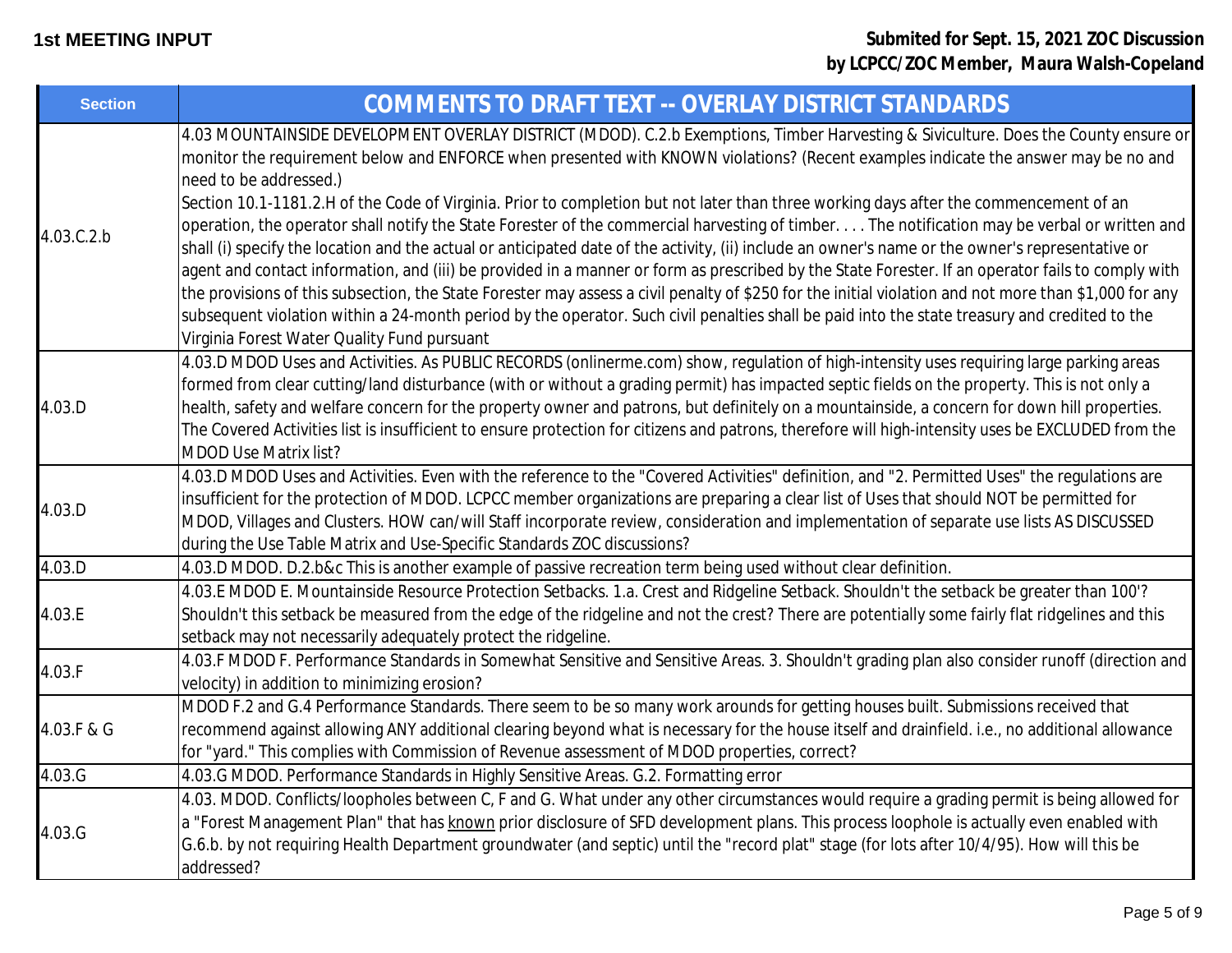| <b>Section</b> | COMMENTS TO DRAFT TEXT -- OVERLAY DISTRICT STANDARDS                                                                                                                                                                                                                                                                                                                                                                                                                                                                                                                                                                                                                                                                                     |
|----------------|------------------------------------------------------------------------------------------------------------------------------------------------------------------------------------------------------------------------------------------------------------------------------------------------------------------------------------------------------------------------------------------------------------------------------------------------------------------------------------------------------------------------------------------------------------------------------------------------------------------------------------------------------------------------------------------------------------------------------------------|
| 4.03.G         | 4.03.G MDOD. For clarity for ALL zoning ordinance users (not just developers), can/will you better describe and/or provide links to explain G.6.c.<br>language intent: "Such other standards which are relevant, including Section 6-1310 7.09 Issues for Consideration and Section 1-102 1.02,<br>Purposes of Zoning Goals, Purpose, and Intent."                                                                                                                                                                                                                                                                                                                                                                                       |
| 4.03.H         | 4.03.H MDOD Supplemental Application Materials. 1. Administrative Applications and Proposed Covered Activities.<br>This whole section justifies the earlier request for coordination between departments beyond Building & Development. The July 2021 change in<br>Code of VA will allow LOCAL county management of the Health Department (vs. as a State agency). As it was requested by Loudoun County and<br>will be likely to be adopted by Loudoun, it would be prudent (required?) to consider the departmental coordination and requirements NOW to<br>close the known loopholes. Therefore, will all planning ZOR regulations anticipate this change in the event it is implemented by Loudoun County<br>by formal ZOR adoption? |
| 4.03.H         | 4.03.H MDOD H. Supplemental Application Materials 1.a.7. Shouldn't forest cover also include requirement for contiguous canopy coverage and<br>wildlife habitat with neighboring lots per the Comp Plan?                                                                                                                                                                                                                                                                                                                                                                                                                                                                                                                                 |
| 4.04.C.1       | 4.04 LIMESTONE OVERLAY DISTRICT. C. Applicability. Why was the second sentence* deleted, when a similar sentence was left for the FOD<br>4.02.E (and MDOD 4.03.D.1)?<br>* The LOD is established as an overlay district, meaning that this district is overlaid upon other districts and the land so encumbered may be used<br>in a manner permitted in the underlying district only if and to the extent that such use is also permitted in the overlay district.                                                                                                                                                                                                                                                                       |
| 4.04.C.2       | 4.04.C.2 LIMESTONE OVERLAY DISTRICTS. C.2. If this list is to be considered comprehensive for Administrative Applications, AND ensure<br>loopholes are closed (see next post), then shouldn't applications for Wells be added?                                                                                                                                                                                                                                                                                                                                                                                                                                                                                                           |
| 4.04.C.3       | 4.04 LIMESTONE OVERLAY DISTRICTS. C.3.d. and C.f.4. Exemptions. The coordination between applications for Zoning, B&D and Health<br>Dept./ODW MUST be addressed in ZOR to close known loopholes.<br>F.2 Site grading permit requirements and F.5 reference to Wells regulations have been proven insufficient to avoid abuse and conscious<br>loophole bypass between Zoning, B&D and Health Dept. How will new ZO address the egregious bypass of zoning requirements for well<br>construction in the LOD? How can/will a zoning permit be REQUIRED for review and/or approval before well approval in LOD?                                                                                                                             |
| 4.04.D         | 4.04.D LIMESTONE OVERLAY DISTRICTS. D.1. Geophysical Study. To ensure the same issues as now evident in Lucketts be not permitted, will the<br>requirement for geophysical study "for all land development applications and land disturbing activities" also be EXTENDED to any applications<br>for wells or septic?                                                                                                                                                                                                                                                                                                                                                                                                                     |
| 4.04.D         | 4.04.D LIMESTONE OVERLAY DISTRICTS D.1 Identification of Karst/Sensitive Environmental Features and Required Setbacks. Why aren't vernal<br>pools included (as they may not necessarily occur where there are sinkholes or other geophysical features)?                                                                                                                                                                                                                                                                                                                                                                                                                                                                                  |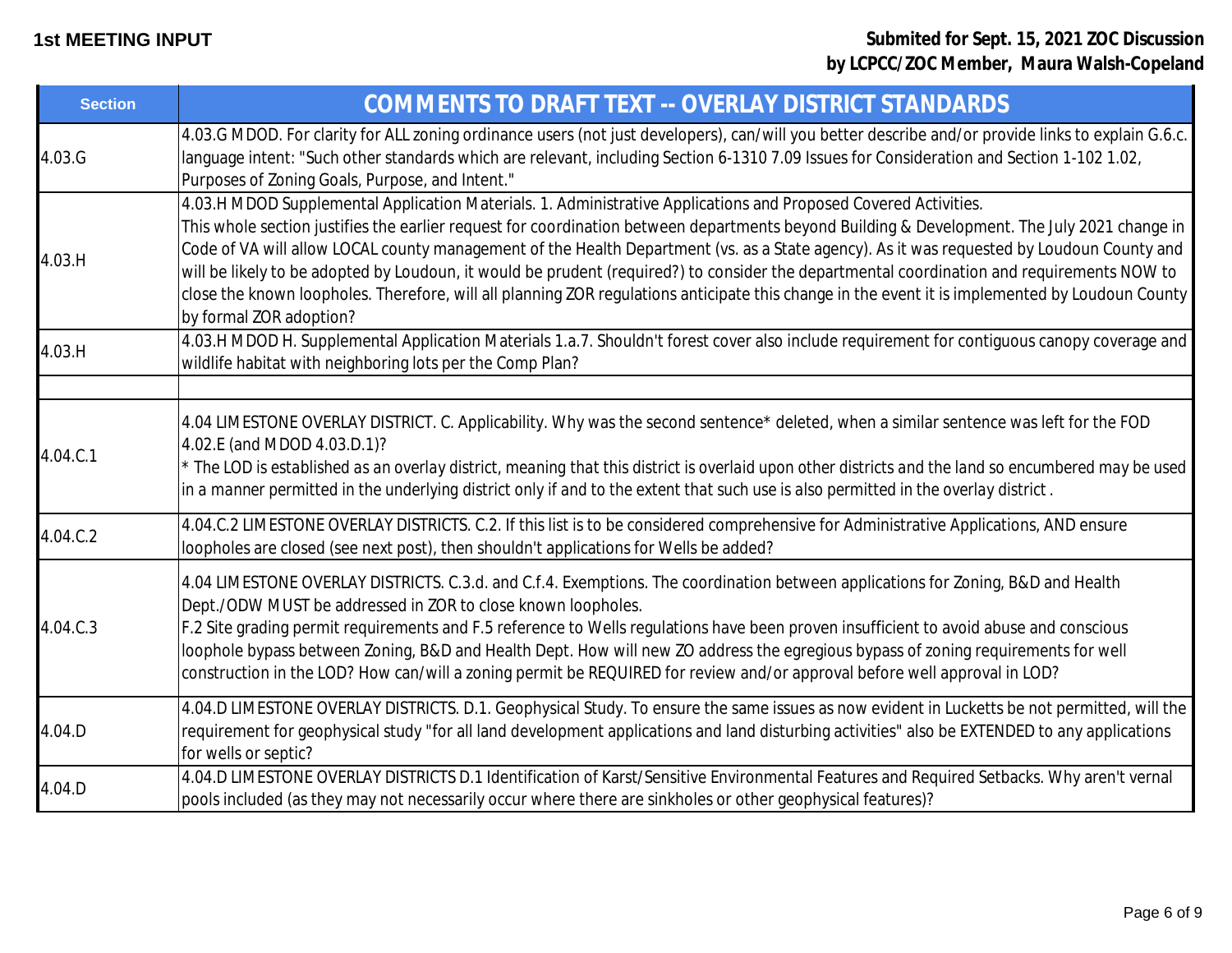| <b>Section</b> | COMMENTS TO DRAFT TEXT -- OVERLAY DISTRICT STANDARDS                                                                                                                                                                                                                                                                                                                                                                                                                                                                                                                                                                                                                                                                                                                                                                                                                                                                                                                                                                                                                         |
|----------------|------------------------------------------------------------------------------------------------------------------------------------------------------------------------------------------------------------------------------------------------------------------------------------------------------------------------------------------------------------------------------------------------------------------------------------------------------------------------------------------------------------------------------------------------------------------------------------------------------------------------------------------------------------------------------------------------------------------------------------------------------------------------------------------------------------------------------------------------------------------------------------------------------------------------------------------------------------------------------------------------------------------------------------------------------------------------------|
| 4.04.E         | 4.04.E LIMESTONE OVERLAY DISTRICTS. E.5. Why (in the world) were the following Pollution Sources REMOVED from the list prohibited within<br>the LOD?<br>c. Automobile service stations;<br>d. Gas pumps accessory to convenience food store;<br>e. Motor vehicle service and repair; Automotive Use Category uses identified in Section 3.02;<br>g. Landfills and waste sites. Waste-related Use Category uses identified in Section 3                                                                                                                                                                                                                                                                                                                                                                                                                                                                                                                                                                                                                                       |
| 4.04.F         | 4.04.F LIMESTONE OVERLAY DISTRICTS F. Development Standards for the LOD. In addition to inclusion of vernal pools as a sensitive<br>environmental feature, why aren't the evaluation of obligate vernal pool species considered during the development process? Amphibians and<br>other vernal pools species are some of the most sensitive wildlife species and need special considerations to adequately protect.                                                                                                                                                                                                                                                                                                                                                                                                                                                                                                                                                                                                                                                          |
| 4.04.G         | 4.04.G LIMESTONE OVERLAY DISTRICT. G.2.a. Ineligibility for Density Increases. SO -- if an applicant "may not" be eligible for density increases<br>otherwise permitted under the clustering provisions," for LOD, why can't (or won't) the same requirement apply for other overlay districts<br>(specifically, FOD and MDOD)?                                                                                                                                                                                                                                                                                                                                                                                                                                                                                                                                                                                                                                                                                                                                              |
| 4.04.G         | 4.04.G LIMESTONE OVERLAY DISTRICTS G. Mitigation Measures for LOD. This may be a semantic issue for what is allowed, but why aren't all of<br>these mitigation measures standard for all development applications in the LOD?                                                                                                                                                                                                                                                                                                                                                                                                                                                                                                                                                                                                                                                                                                                                                                                                                                                |
| 4.04.G         | 4.04.G LIMESTONE OVERLAY DISTRICT. G. Mitigation Measures for the LOD. In addition to those measures listed, the following should also be<br>included as recommended by LOD experts:<br>-- The intent is to characterize a flood plain as a dynamic system with parameters that can change. Due to changing weather patterns with<br>resulting changes in runoff parameters and due to increasing coverage/density of impermeable paving within the Limestone Overlay District.<br>-- After an initial study to review the footprint of flood plains, ephemeral stream courses, and sinkhole appearances in the Limestone Overlay<br>District, review periodically, every two years or less, and after an exceptionally large flood event.<br>- Amend the Limestone Overlay District map to identify systematic increase in rainfall/runoff and its effect on stream course and sinkhole<br>development.<br>-- Prioritize County staff to become informed and make initial recommendations based on antecedent measurable events to set the stage for<br>future adjustments. |
| 4.04.H         | 4.04.H LIMESTONE OVERLAY DISTRICT H.2. Administrative Applications. Beyond only applications submitted to B&D and/or Zoning for permits,<br>how can it be expanded to include coordination, copy and/or approval of applications to the Health Dept or ODW to close the loopholes being<br>abused due to lack of communication between department?                                                                                                                                                                                                                                                                                                                                                                                                                                                                                                                                                                                                                                                                                                                           |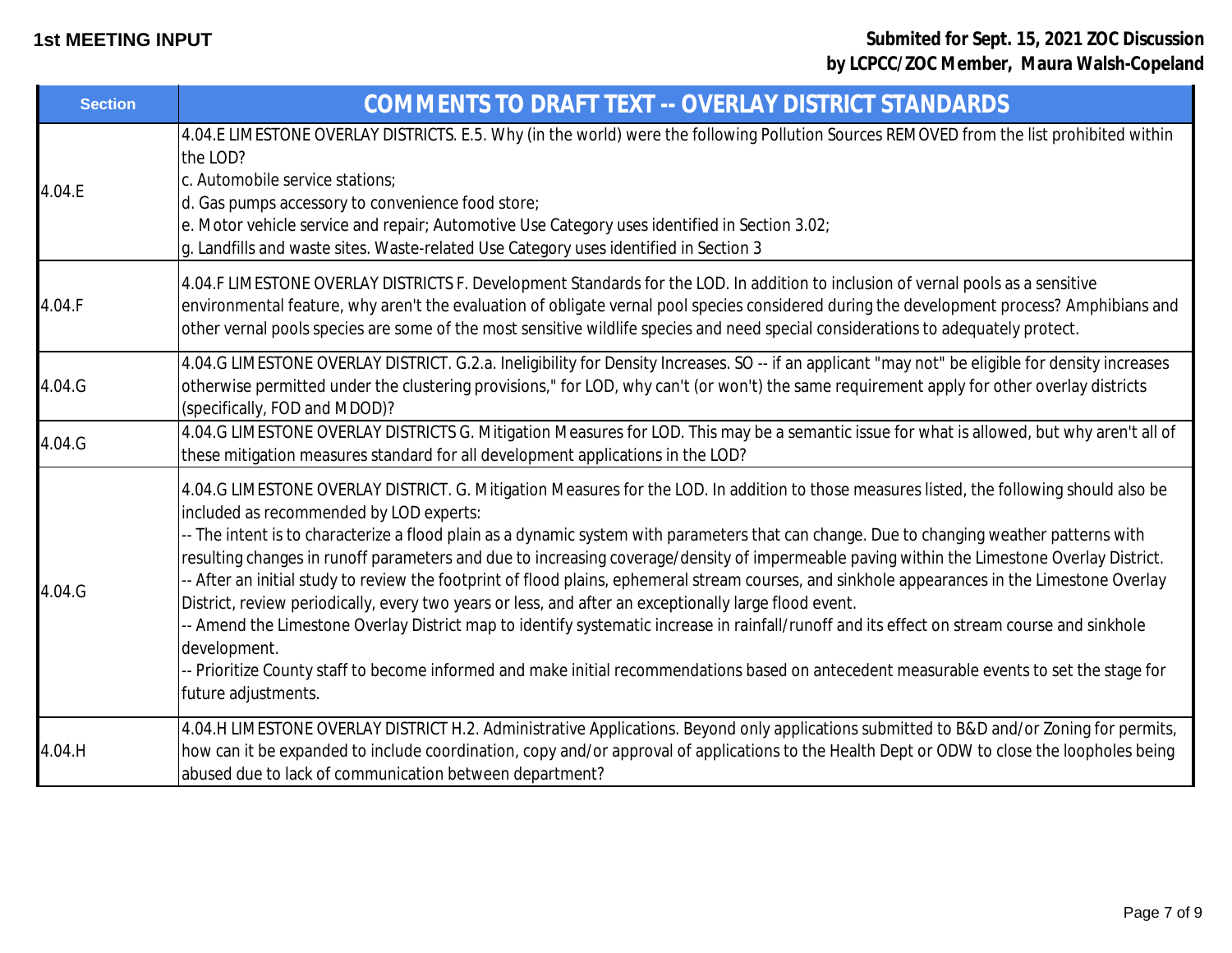| <b>Section</b> | COMMENTS TO DRAFT TEXT -- OVERLAY DISTRICT STANDARDS                                                                                                                                                                                                                                                                                                                                                                                                                                                                                                                                                                                                                                                                                                                                                                                                                                                                                                                                                                                                                                                                                                    |
|----------------|---------------------------------------------------------------------------------------------------------------------------------------------------------------------------------------------------------------------------------------------------------------------------------------------------------------------------------------------------------------------------------------------------------------------------------------------------------------------------------------------------------------------------------------------------------------------------------------------------------------------------------------------------------------------------------------------------------------------------------------------------------------------------------------------------------------------------------------------------------------------------------------------------------------------------------------------------------------------------------------------------------------------------------------------------------------------------------------------------------------------------------------------------------|
|                | 4.04. LIMESTONE OVERLAY DISTRICT. It is difficult to regulate land use on areas with foundation stability problems, aquifer contamination<br>potential, or actual damage to ground water resources. We should now know enough to know what we don't know. We should now know<br>enough to know that engineering strategies for remediation have significant potential for failure and/or may not be cost effective. Remediation<br>may negate or avoid initial failure, but a fix on the fix approach can prove to be both an environmental and economic failure. How can/will the<br>ordinance deal with potential problems and solutions, including costs, in this rewrite?<br>Specifically, the ordinance should be clear as to who picks up the pieces when remediation is required? In anticipation of these liabilities, who<br>pays for delineating a sinkhole fed groundwater system? Who pays for drilling, geophysical profiling, pump tests, dye tests? Do you proceed<br>knowing that the unknowable—that with a wetter climate, new instabilities, new sink holes, and new flow paths may occur? Can you anticipate<br>where they will be? |
|                | 4.04. LIMESTONE OVERLAY DISTRICT. Loudoun's land-use ordinance-especially in the sensitive limestone underlay areas should provide<br>prudent land use policies which provide for the safety and quality of life for the citizens-those who reside here, and those who will be<br>coming-now and into the future.<br>Can a County "business model" structured to increase the tax base be of value if the County ends up with a disaster that makes a train wreck of<br>the budget?                                                                                                                                                                                                                                                                                                                                                                                                                                                                                                                                                                                                                                                                     |
|                |                                                                                                                                                                                                                                                                                                                                                                                                                                                                                                                                                                                                                                                                                                                                                                                                                                                                                                                                                                                                                                                                                                                                                         |
| Section 4.2100 | Section 4.2100. VILLAGE CONSERVATION OVERLAY DISTRICT (VCOD).<br>It is understood that VCOD has been separated from the other ZOR Overlay Districts in review, and will have separate consideration during the<br>development of Village Small Area Plans. However, to avoid an overall delay in mitigating current issues there are changes being recommended<br>BEFORE or IN PARALLEL WITH Village Small Area Plan development.<br>They include but are not limited the following that should be INCLUDED in current review PRIOR to Village Small Area Plans as they apply to                                                                                                                                                                                                                                                                                                                                                                                                                                                                                                                                                                        |
|                | Villages (to get the discussions started):<br>Section 4.2100. Consideration/discussion for which ZOR-defined uses should be EXCLUDED from Village Place Types until after Village Small Area<br>Plans are finalized. A list of Uses to be excluded has been prepared and will be submitted separately.                                                                                                                                                                                                                                                                                                                                                                                                                                                                                                                                                                                                                                                                                                                                                                                                                                                  |
|                | Section 4.2100. An overlay district for our historic villages is very important to maintain their identity and preservation                                                                                                                                                                                                                                                                                                                                                                                                                                                                                                                                                                                                                                                                                                                                                                                                                                                                                                                                                                                                                             |
|                | 4.2101 4.2101. Each village is unique so will benefit from each having Small Area Plan. Support from the county will be necessary to accomplish this.                                                                                                                                                                                                                                                                                                                                                                                                                                                                                                                                                                                                                                                                                                                                                                                                                                                                                                                                                                                                   |
|                | 4.2102. Need to add other villages: Morrisonville, Unison, Willisville. Delete Ashburn. Change Aldie Mt to Bowmantown. How would new ones<br>4.2102 be added in the future?                                                                                                                                                                                                                                                                                                                                                                                                                                                                                                                                                                                                                                                                                                                                                                                                                                                                                                                                                                             |
|                | 4.2103. Underlying zoning must be flexible to allow adaptive reuse of historic properties. At the same time, there can be no damage to historic<br>fabric (Sec Standards of Rehab used). Recommend new zoning districts be created for historic villages. Density needs to be unique to each<br>4.2103 village: there are small lots in Waterford but larger ones in St Louis. also, RC zoning density will not work in all villages                                                                                                                                                                                                                                                                                                                                                                                                                                                                                                                                                                                                                                                                                                                    |